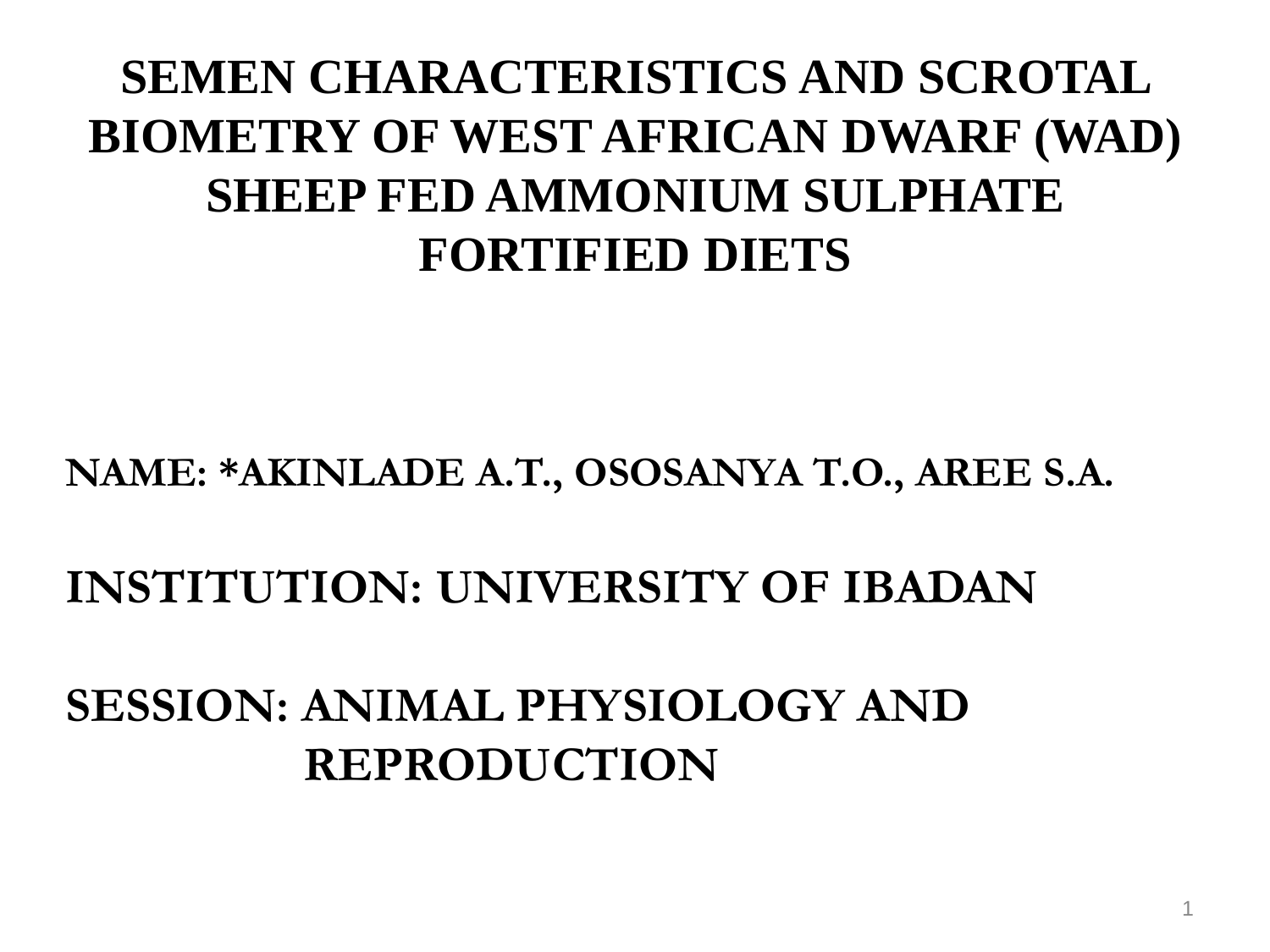## **INTRODUCTION**

- In Nigeria, a major limitation to animal production is poor reproductive performance
- Enjalbert (2006) attributed many reproductive health disorders in animals to diet inadequacy
- Testicular traits are important variables closely associated with sperm features and animal fertility
- The shape and content of the scrotum are associated with fertility parameters (Coulter and Foote, 1977)
- Scrotal circumference and testicular consistency have been widely used in predicting the reproductive capacity of male domestic animals.
- Hence, use of ammonium sulphate becomes a viable source of sulphur and nitrogen to improve semen characteristics and scrotal biometry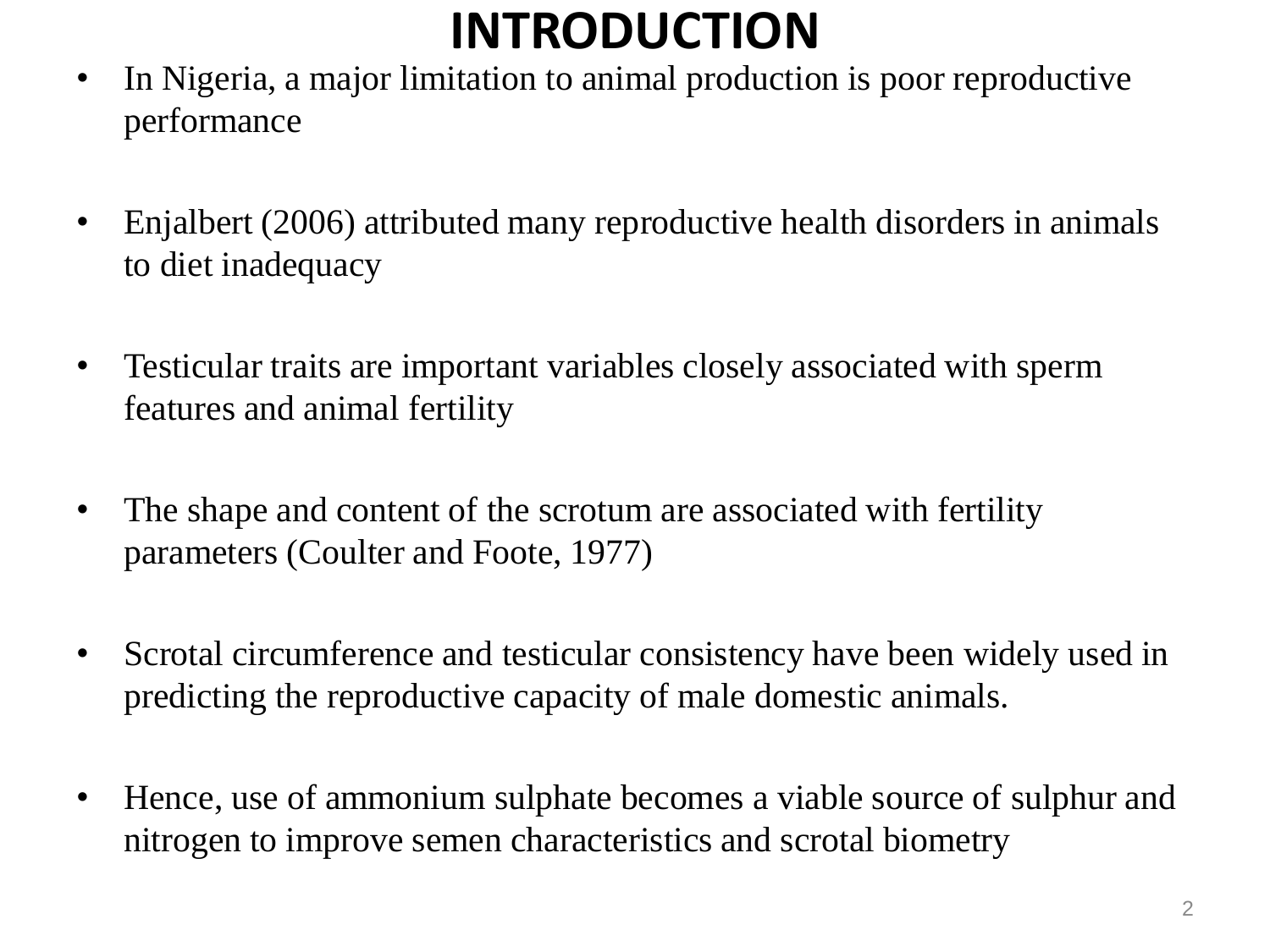### **JUSTIFICATION OF THE STUDY**

- A major limitation to animal production is poor reproductive performance
- Low sperm count is one of the major problem affecting productivity in sheep. Hence, the need for improvement.

#### **OBJECTIVES OF THE STUDY**

- Evaluation of semen characteristics and scrotal biometry of WAD rams fed ammonium sulphate fortified diets
- Determination of optimum inclusion level of ammonium sulphate in WAD rams diets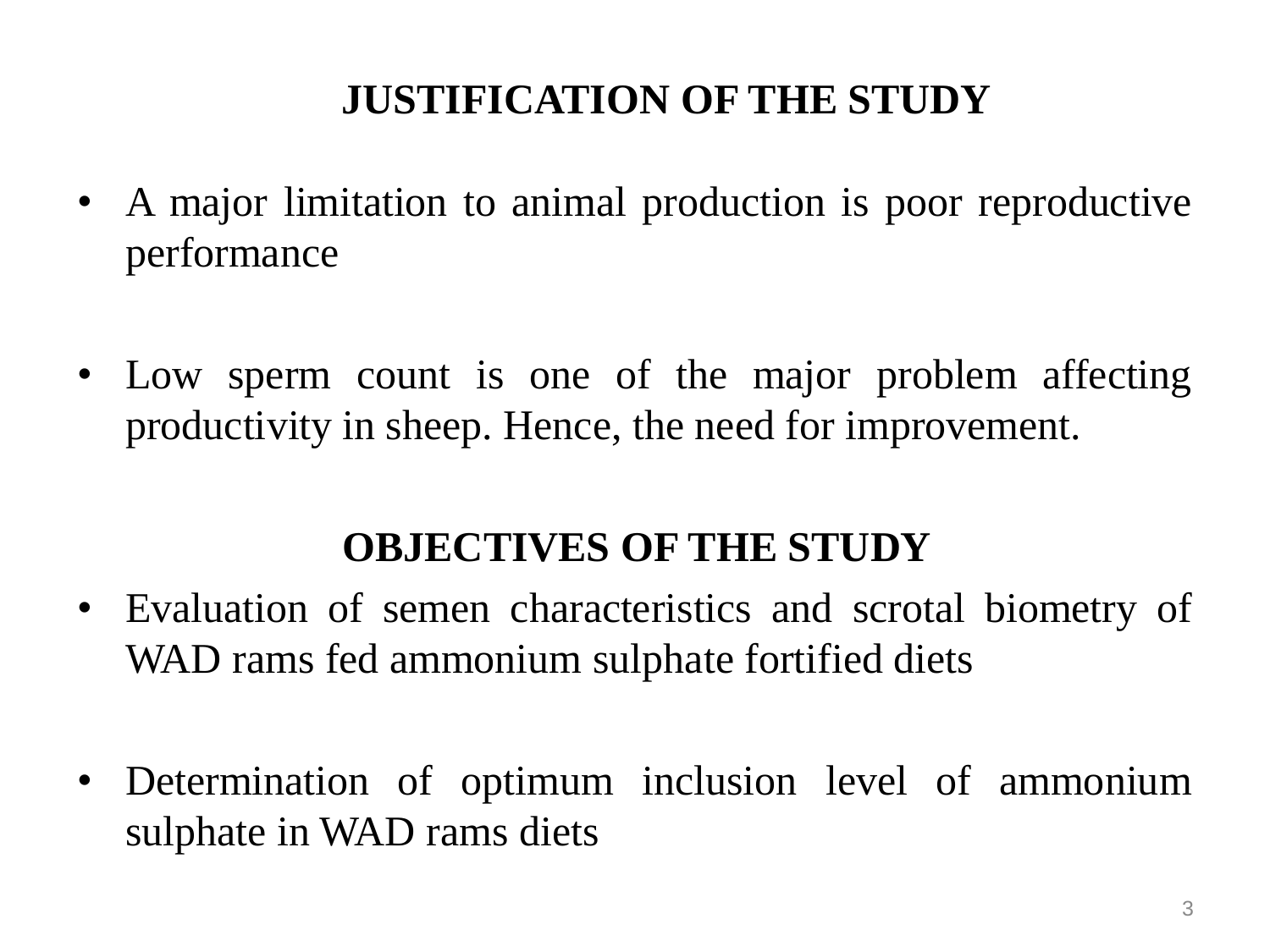### **MANAGEMENT OF EXPERIMENTAL ANIMALS**

- The experiment was conducted at the sheep unit of the Teaching and Research farm, University of Ibadan
- Sixteen WAD rams weighing  $12.8 \pm 0.12$  kg were used for the experiment
- The rams were treated with Tetracycline LA at 1ml/25kg body weight and Ivomectin ® at 1ml/50kg body weight before the commencement of the experiment
- The rams were adapted to the feed and environment for 14 days prior the experiment
- The fortified diets were served at 5% body weight of the ram with wilted guinea grass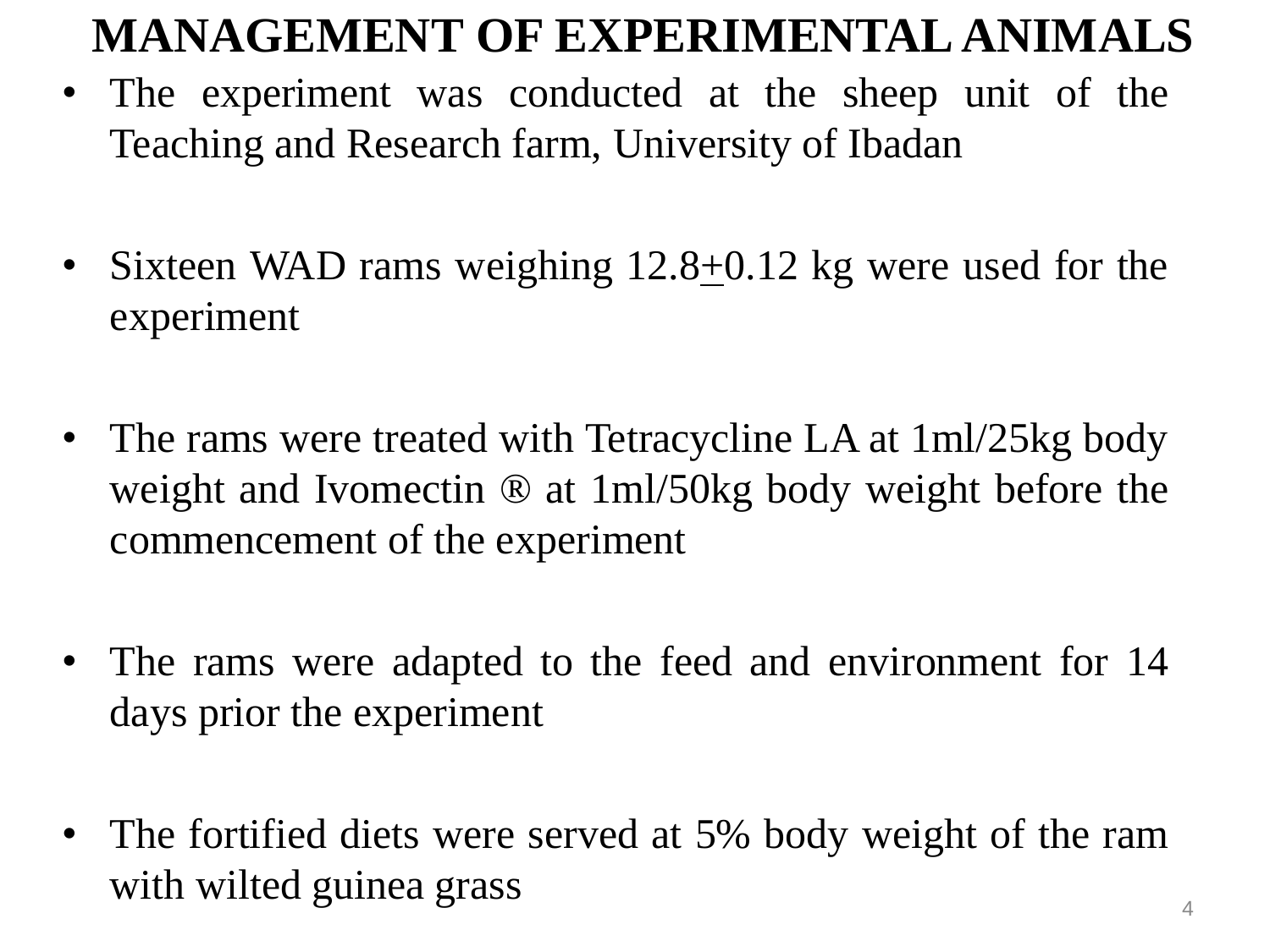#### **EXPERIMENTAL DESIGN**

- Completely Randomized Design (CRD) involving 4 treatments and 4 replicates each for sixteen WAD rams were used for 105 days.
	- $Y_{ij} = \mu + T_i + \ell_{ii}$  $Y_{ii}$ =Individual observation,  $\mu$  = General mean,  $T_i$  = Effect of j<sup>th</sup> treatment,

 $\ell_{ii}$ = Experimental error.

#### **STATISTICAL ANALYSIS**

Data collected were subjected to Analysis Of Variance (ANOVA) and Least Significance Difference (LSD) using Statistical Analysis System (SAS, 2002)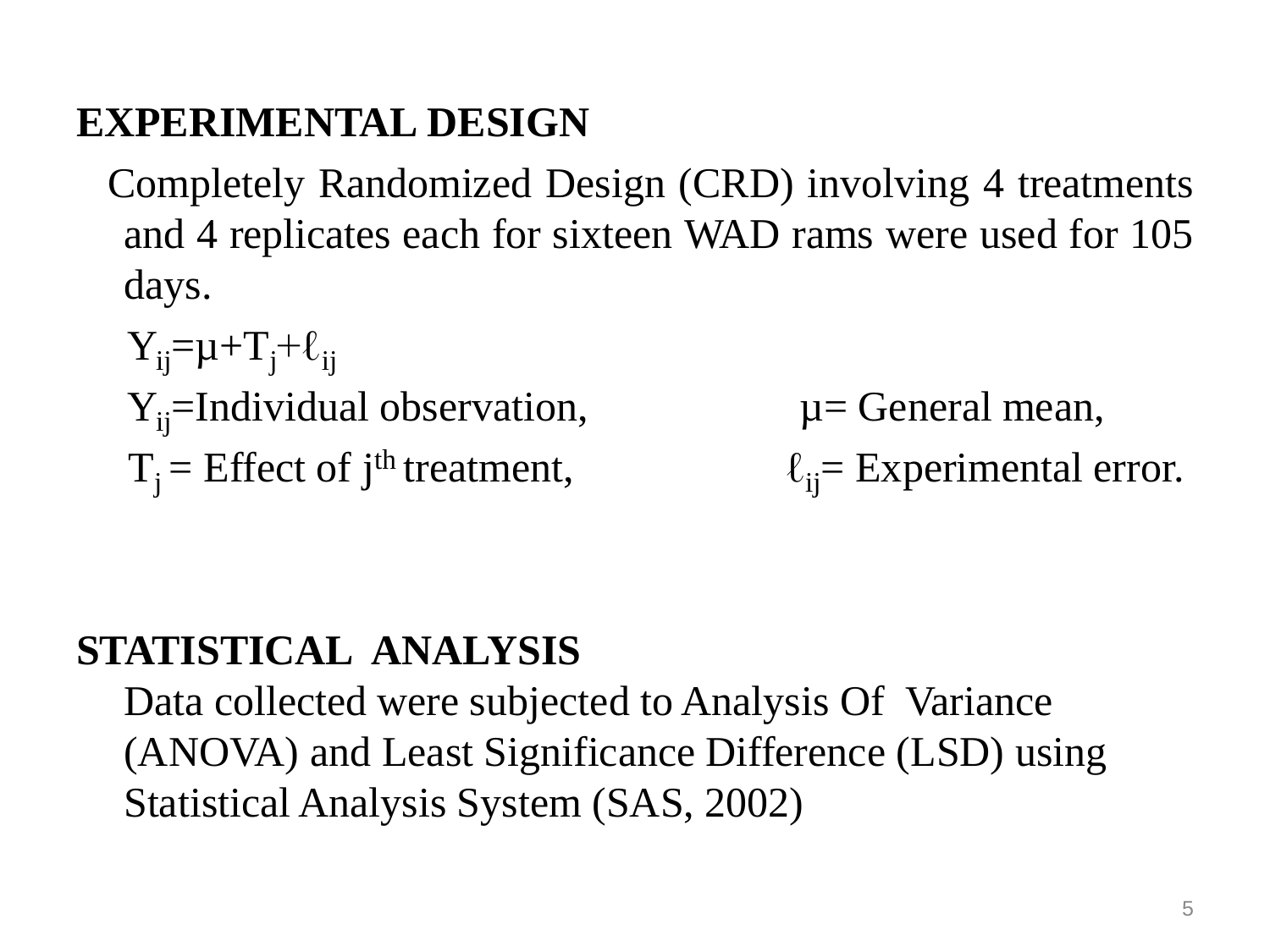#### **TABLE 1: GROSS AND CHEMICAL COMPOSITION OF EXPERIMENTAL DIETS (% DM)**

| <b>INGREDIENTS</b>             | <b>CHEMICAL</b><br><b>COMPOSITION</b> |                      |        |  |  |
|--------------------------------|---------------------------------------|----------------------|--------|--|--|
| Dry Cassava Peel               | 60.00                                 | Dry Matter           | 94.65  |  |  |
| <b>Brewers Dry Grain (BDG)</b> | 23.00                                 | Crude Protein        | 11.01  |  |  |
| Palm Kernel Cake (PKC)         | 10.00                                 | <b>Ether Extract</b> | 0.98   |  |  |
| Oyster Shell (OS)              | 2.00                                  | <b>Total Ash</b>     | 12.43  |  |  |
| Salt                           | 2.00                                  | <b>NDF</b>           | 32.20  |  |  |
| Urea                           | 1.00                                  | ADF                  | 27.48  |  |  |
| Dicalcium Phosphate            | 1.00                                  | <b>ADL</b>           | 6.11   |  |  |
| Premix (Growers)               | 1.00                                  | <b>Gross Energy</b>  | 311.00 |  |  |
| Total                          | 100.00                                | (Kcal/kg)            |        |  |  |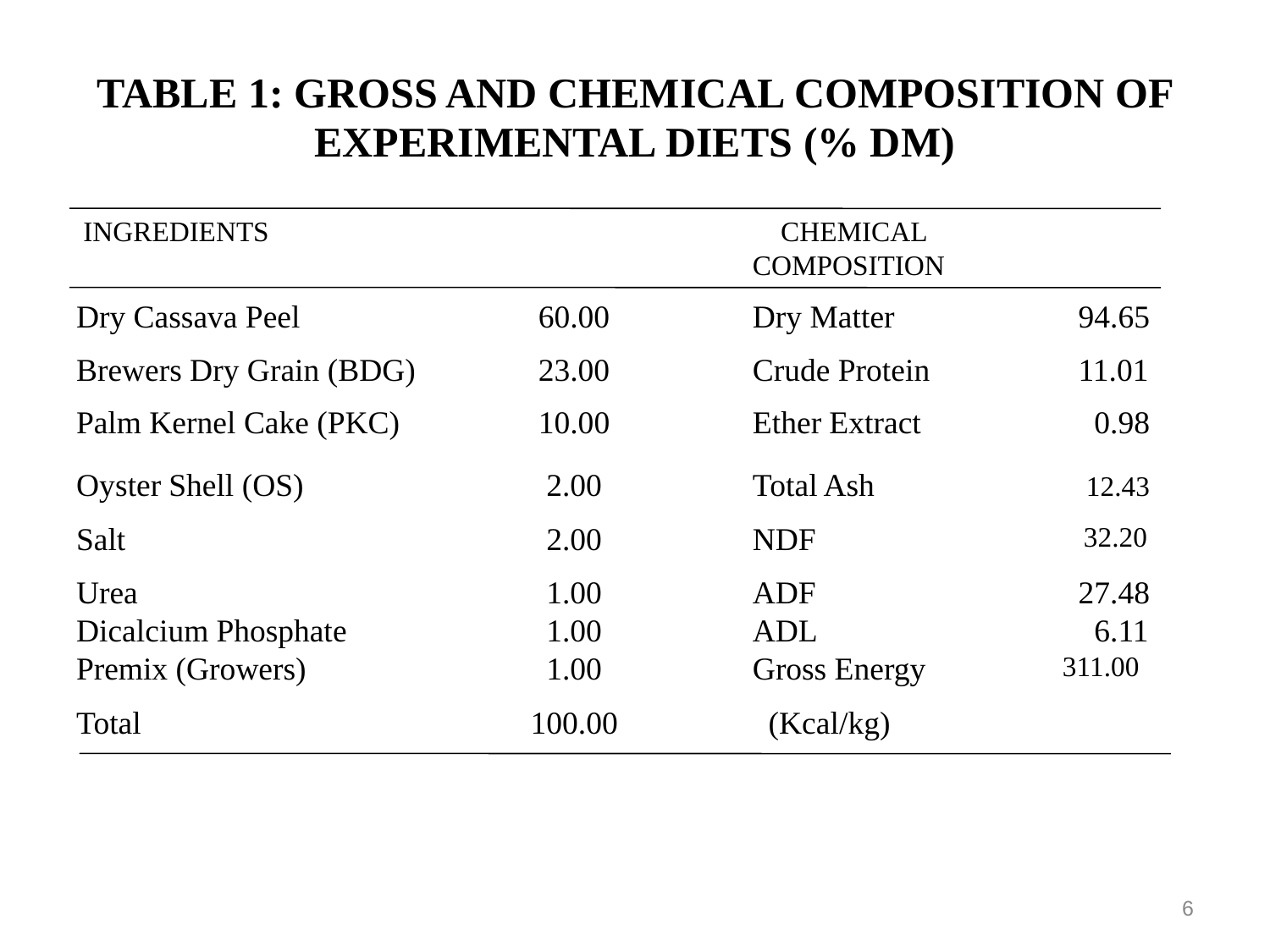### **EXPERIMENTAL LAYOUT**

Treatment 1: Concentrate +  $0g/kg (NH_4)_2SO_4 = T1$ Treatment 2: Concentrate  $+ 2.5$ g/kg (NH<sub>4</sub>)<sub>2</sub>SO<sub>4</sub>=T2 Treatment 3: Concentrate  $+ 5.0$ g/kg (NH<sub>4</sub>)<sub>2</sub>SO<sub>4</sub>=T3 Treatment 4: Concentrate  $+ 7.5$ g/kg (NH<sub>4</sub>)<sub>2</sub>SO<sub>4</sub> = T4

#### **MATERIALS AND METHODS**

- Semen samples were collected using electro-ejaculator as described by (Jibril *et al*., 2011) from rams in each group and evaluated.
- The Sperm concentration was determined using a haemocytometer.
- Sperm motility was assessed by the method described by Zemjanis (1977)
- Testicular Weight (TWT) : This was determined using Bailey *et al* (1996) formulae as:

 $TWT = 0.5533 \times TL \times TW$ 

Where:  $TWT = Testicular weight, TL = Testicular length, TW = Testicular$ width and the state of the state of the state of the state of the state of the state of the state of the state of the state of the state of the state of the state of the state of the state of the state of the state of the 7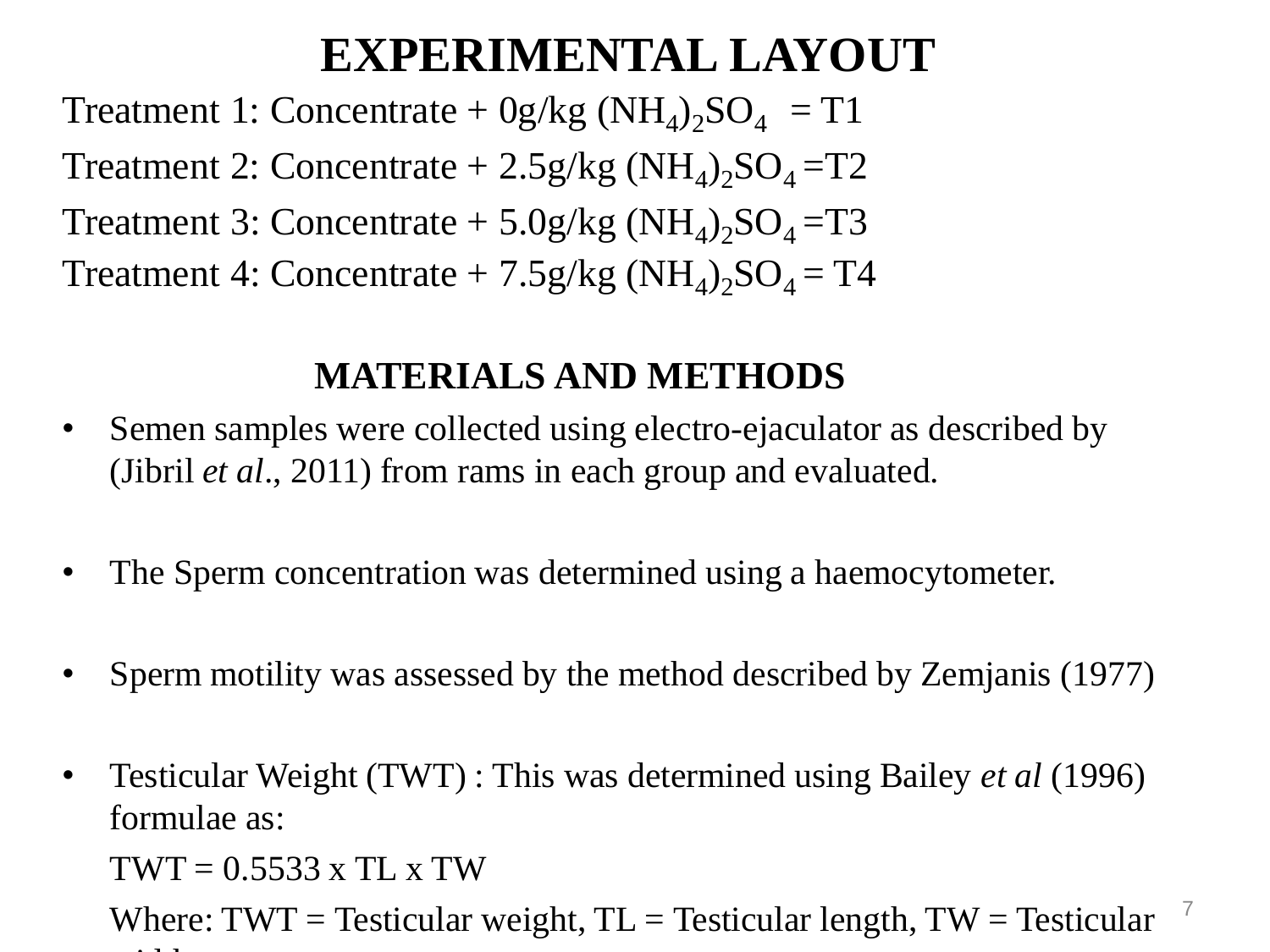#### **TABLE 4 SEMEN CHARACTERISTICS OF WAD RAMS FED AMMONIUM SULPHATE FORTIFIED DIETS**

|                                 | $T_{1}$              | $T_{2}$             | T <sub>3</sub>      | $T_4$              | <b>SEM</b> |
|---------------------------------|----------------------|---------------------|---------------------|--------------------|------------|
| Colour                          | Creamy               | Creamy              | Creamy              | Creamy             |            |
| Volume (ml)                     | 0.73 <sup>d</sup>    | $0.83^{b}$          | 0.83 <sup>b</sup>   | 0.96 <sup>a</sup>  | 0.01       |
| Mass Activity (1-5)             | 3.00 <sup>b</sup>    | 3.00 <sup>b</sup>   | 3.00 <sup>b</sup>   | 3.33 <sup>a</sup>  | 0.01       |
| Motility $(\%)$                 | $84.71$ <sup>d</sup> | 89.05 <sup>c</sup>  | $92.25^{b}$         | 97.05 <sup>a</sup> | 0.04       |
| Livability $(\% )$              | 85.05 <sup>c</sup>   | 88.26 <sup>b</sup>  | 88.29 <sup>b</sup>  | 90.71a             | 0.07       |
| Morphology $(\%)$               | 0.91c                | 1.60 <sup>b</sup>   | 1.68 <sup>b</sup>   | 2.33 <sup>a</sup>  | 0.03       |
| Sperm Conc. (x<br>$10^9$ /mL)   | 136.00 <sup>b</sup>  | 139.25 <sup>b</sup> | 152.75 <sup>b</sup> | $160.25^{\rm a}$   | 0.76       |
| <b>Total Sperm</b><br>Ejaculate | 98.24 <sup>d</sup>   | 114.35c             | 124.41 <sup>b</sup> | $150.66^{\rm a}$   | 0.82       |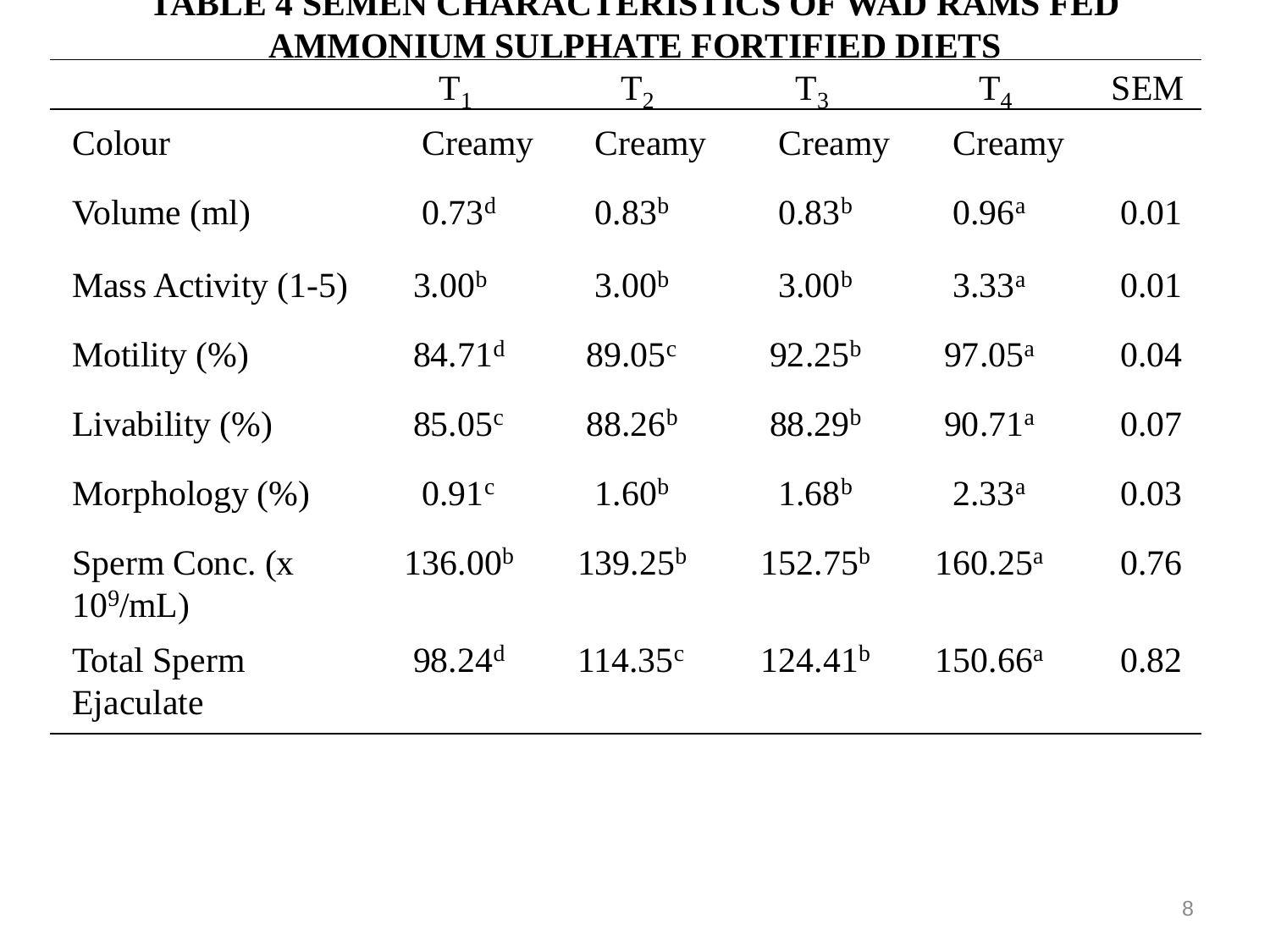

#### **Fig 1: Scrotal biometry of West African dwarf rams fed varying levels of ammonium sulphate fortified diets**

$$
T_1:0g/kg\ (NH_4)_2SO_4,\,T_2:2.5g/kg\ (NH_4)_2SO_4,\,T_3:5.0g/kg\ (NH_4)_2SO_4,\,T_4:7.5g/kg\ (NH_4)_2SO_4
$$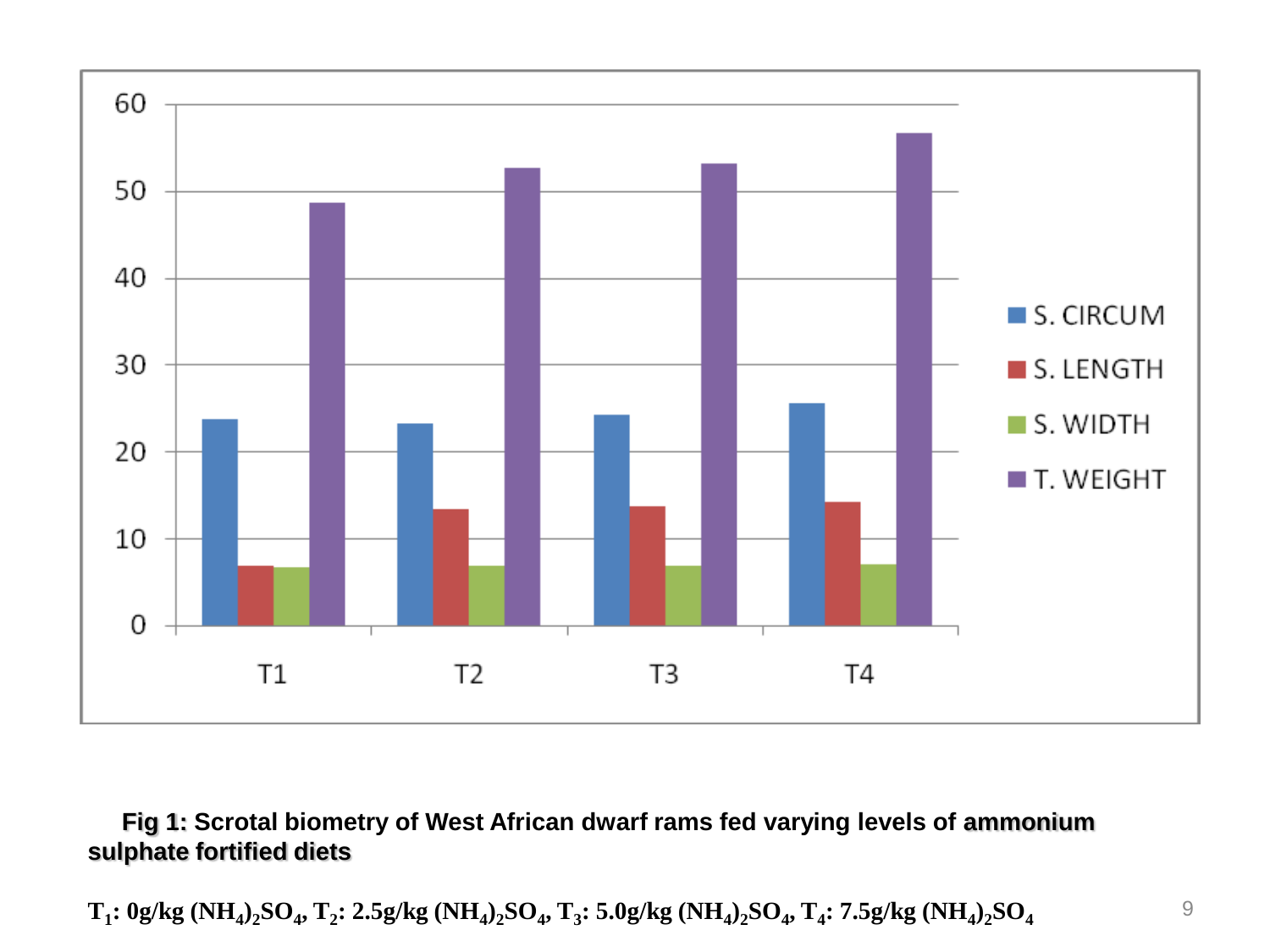## **CONCLUSION**

• Fortification with ammonium sulphate at 7.5g/kg showed improved semen characteristics and scrotal biometry of WAD rams

### **RECOMMENDATION**

- Farmers can include ammonium sulphate at  $7.5g/kg$ in the diet of their rams to improve semen characteristics and scrotal biometry of WAD rams
- Research should also be carried out to determine it's effect on carcass quality